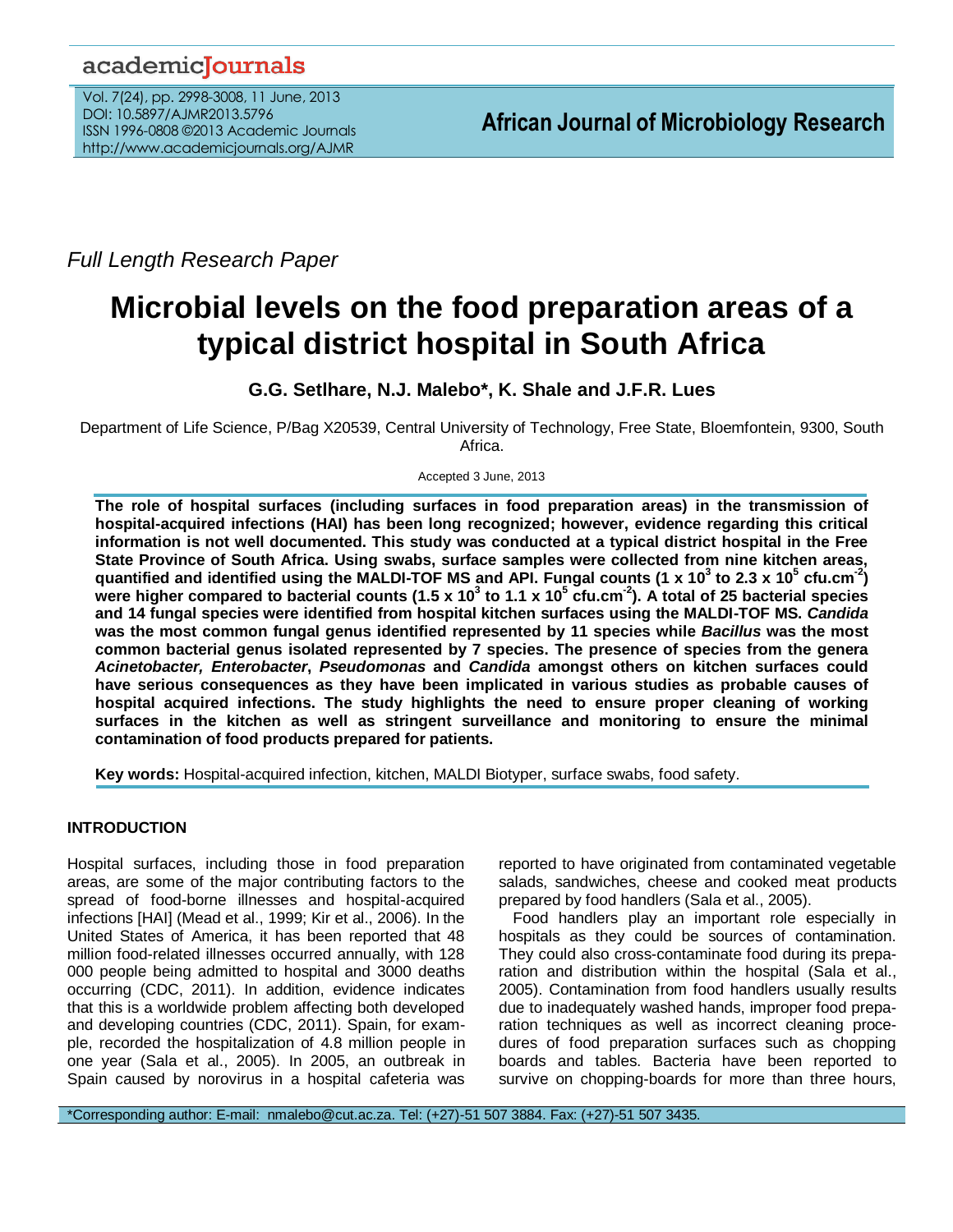especially when boards are not properly cleaned (Zhao et al., 1998; Salo et al., 2000), and their presence may also lead to the development of biofilms.

Although contaminated surfaces can serve as possible reservoirs for pathogenic microorganisms, studies have suggested that surfaces are not directly associated with transmission of hospital- acquired food-borne infections to patients and the source of transmission from kitchen surfaces to patients is mainly via hand contact with the surface (Jarvis, 2007; Kampf and Kramer, 2004). Moreover, the Centers for Disease Control and Prevention (CDC) reports that approximately 20% of food-related illnesses is due to food handlers (Michaels et al., 2004). However, Favero and Bond (2001) suggest that structural defects could also be potential sources of food contamination, increasing the levels of pathogenic microorganisms in healthcare settings. The predominant mechanism through which these structural defects spread and become harmful especially to immuno-compromised patients is when the dust from air starts settling on kitchen surfaces leading to food contamination (Favero et al., 2001).

In addition, Salo and colleagues (2000) reported that wet items such as dishcloths, hand towels and sponges, as well as sink drain areas with leaking pipes might also serve as continuous reservoirs that harbor potentially harmful microorganisms, which may end up settling on kitchen surfaces (Zhao et al., 1998; Salo et al., 2000). Improper food hygiene practices and unclean surfaces have been associated with opportunistic pathogenic microorganisms such as*Staphylococcus aureus* (Andargie et al., 2008; Garcia, 2007). The presence of *S. aureus* is often perturbing due to the possibility of antibiotic resistant strains such as methicillin-resistant *Staphylococcus aureus* (MRSA) (McCaughey, 2007).

Currently, information concerning microbial contamination of working surfaces and equipment in hospital food preparation areas, particularly in South Africa, is still lacking. Improperly cleaned surfaces along with deficient food handling practices have led to an increase in microbiological hazards in food preparation areas (Nkhebenyane, 2010). Kitchens are important contamination points for food and should be kept free from possible contaminants. In order to implement food safety systems, the abovementioned aspects need to be considered: this is what led to the formulation of the aims of this study: which were to determine the level and distribution of microbial contamination on kitchen surfaces in hospitals and to identify microorganisms.

#### **MATERIALS AND METHODS**

#### **Sampling sites**

Surface samples were collected at a district hospital in the Free State Province of South Africa from the selected hospital kitchen

surfaces, namely storage, basin, sink, cutter, meat cutter, cutter surface, food preparation area, meat preparation area, and water pipes. This was done twice over four rounds in duplicate, between the hours of 10:00 and 11:00 (during preparation of food) using sterile surface swabs. The samples were kept on ice during transportation to the laboratory and analysed without delay on arrival.

#### **Microbial quantification**

Serial dilutions were carried out. Following this, 0.1ml of the diluents were transferred to Plate Count Agar (PCA) and Potato Dextrose Agar (PDA) for bacteria and fungi respectively. Plates were incubited aerobically for 48 to 72 h at 35°C for bacteria and 25°C for fungi. After the appropriate incubation period, the plates were examined for colonial growth, agar plates that contained between 30 – 300 colonies were counted and results recorded manually (Weissmann, 2006).

#### **Microbial sample preparation for API**

For sample collection and preparation, the microorganisms to be identified were first isolated on a suitable culture medium according to standard microbiological techniques. After sample preparation, a single well-isolated colony was removed from an isolation plate and emulsified into the API Medium to achieve a homogeneous bacterial suspension of a 0.5 McFarland standard. The suspension was used immediately after preparation. For preparation of strips, an incubation box (tray and lid) was prepared and 5 ml (or 10 ml depending on the test used) of distilled water was distributed into the honeycombed wells of the tray to create a humid atmosphere. The strain reference was recorded on the elongated flap of the tray, following which; the strip was placed in the incubation box for inoculation. A sterile pipette was used to distribute the bacterial suspension into the tubes. For some tests, only the tubes and not the cupules were filled while others were overlaid with mineral oil to create anaerobiosis. To avoid the formation of bubbles, the tip of the pipette was placed against the side of the cupules. After inoculation of strips, the incubation box was immediately closed and incubated at  $36^{\circ}$ C  $\pm$  2°C for 18-24 h. The strips were read after the stipulated incubation period (24, 48 h and/or 72 h, depending on the microorganism and the type of reaction studied). For the interprettation of results, a numerical profile was used and for identifying bacterial species, a database (V4.0) was performed with the analytical profile index by looking up the numerical profile in the list of profiles or with the identification software by entering the 7-digit numerical profile manually via the keyboard (van Veen et al., 2010).

#### **Microbial sample preparation for MALDI Biotyper**

The MALDI Biotyper uses Matrix Assisted Laser Desorption/ Ionization Time of Flight Mass Spectrometry (MALDI-TOF MS) for microbial identification. The MALDI-TOF MS Microflex mass spectrometer (Bruker Daltonik, Bremen, Germany) FlexControl software (version 3.0) measures highly abundant proteins that are found in all microorganisms. The characteristic patterns of these highly abundant proteins are used to reliably and accurately identify a particular microorganism by matching the respective pattern with an extensive open database to determine the identity of the microorganism down to the species level (Bruker). For identification of colonies using the MALDI-TOF MS; direct placing or placing on a steel target after extraction was performed according to the manufacturer's instructions. Briefly, single colony from each plate was picked up using a sterile pipette tip and smeared as a thin film directly on a MALDI steel target. Microorganisms that could not be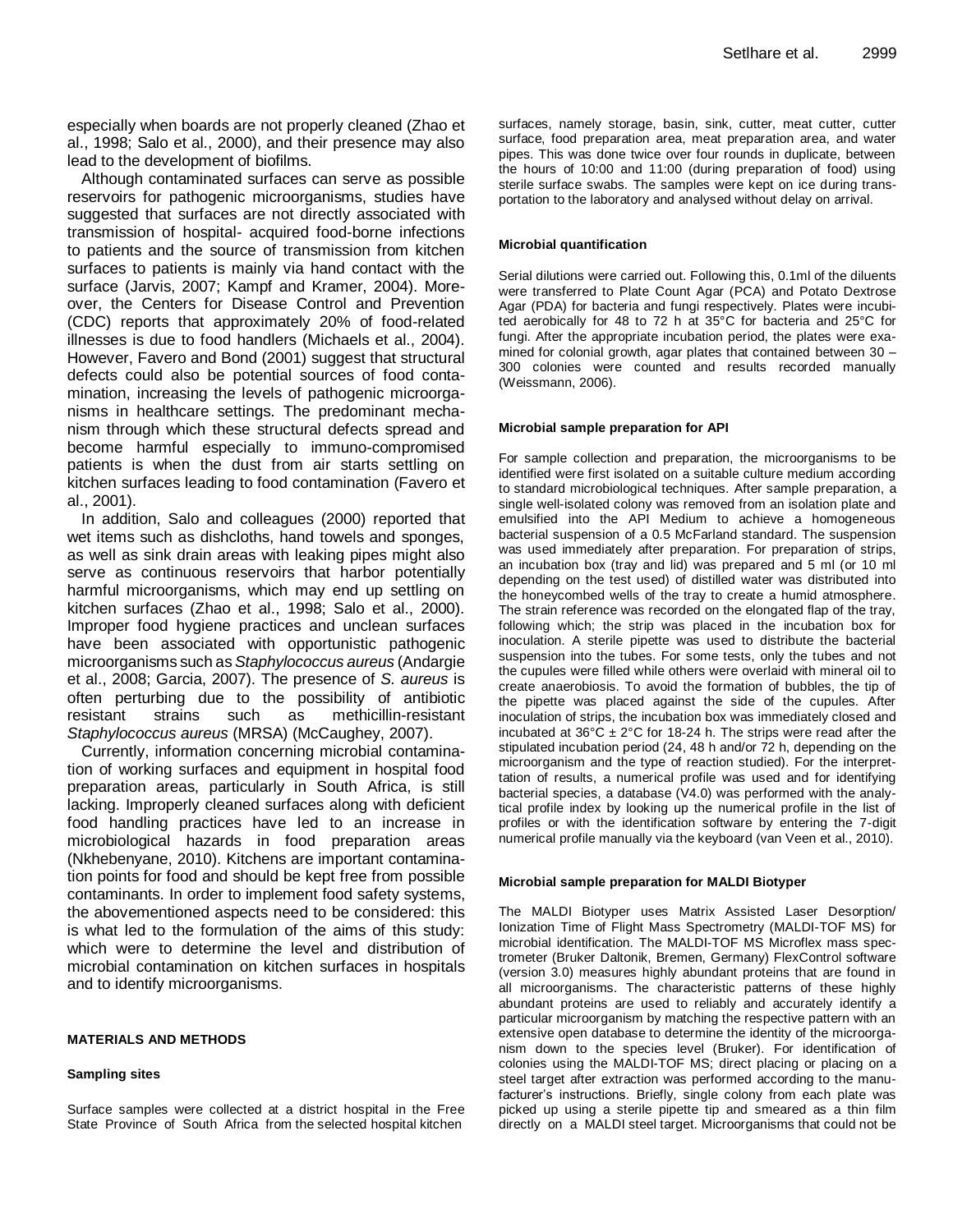

**Figure 1.** Total Viable Counts isolated from food preparations area using surface swabs (Storage (1), Basin (2), Sink (3), Cutter (4), Meat cutter (5), Cutter surface (6), Food preparation area (7), Meat preparation area (8), Water pipes (9)).

identified directly by MALDI-TOF MS underwent extraction and were retested. Cells of a whole colony and pure colonies were transferred to a 1.5 ml tube (Eppendorf, Germany) mixed thoroughly in 300 µl of distilled water. Nine hundred micro liters (900 µl) of absolute ethanol were added, the mixture was centrifuged at 15,500 *g* for 2 min, and the supernatant was discarded. The pellet was air-dried at room temperature. Subsequently, 50 µl of formic acid (70% v/v) was added to the pellet and mixed thoroughly before the addition of 50 µl of acetonitrile. The mixture was centrifuged again at 15,500 *g* for 2 min. One microliter of the supernatant was placed onto a spot of the steel target and air-dried at room temperature. Following this, 1 µl of matrix solution (20 [mg/ml](http://en.wikipedia.org/wiki/Milligram_per_liter) 3,5-dimethoxy-4-hydroxycinnamic [acid](http://en.wikipedia.org/wiki/Acid) in acetonitrile (ACN): purified water: trifluoroacetic acid (TFA) (50:50:0.1)) was used to overlay the smeared colonies on the steel target. The steel target was air-dried for 10 min and placed in the MALDI Biotyper for analysis. Measurements were performed using a Microflex mass spectrometer (Bruker Daltonik, Bremen, Germany) by means of a FlexControl software (version 3.0). Spectra were recorded in the positive linear mode (laser frequency, 20 Hz; ion source 1voltage, 20 kV; ion source 2 voltage, 18.4 kV; lens voltage, 9.1 kV; mass range, 2,000 to 20,000 Da). For each spectrum 240 shots in 40-shot steps from different positions of the target spot (automatic mode) were collected and analyzed. All colonies reported were above 1.80 score value. Identification of unknown microbes found in the hospital was classified using modified score values proposed by the manufacturer: a score of ≥2 indicated species identification; a score between 1.7 and 1.9 indicated genus identification and a score of <1.7 indicated not reliable identification (Bizzini et al., 2010).

### **RESULTS AND DISCUSSION**

#### **Enumeration of bacterial colonies from swab samples**

Figure 1 depicts bacterial counts collected using swabs from the surfaces at various areas in the hospital kitchen. In general, counts ranged from 1.5 x 10<sup>3</sup> to 1.1 x 10<sup>5</sup> cfu/cm<sup>-2</sup>. Counts obtained during the second (2 x 10<sup>4</sup> to 1.1 x 10<sup>5</sup> cfu/cm<sup>-2</sup>), third (2 x 10<sup>3</sup> to 1.1 x 10<sup>5</sup> cfu/cm<sup>-2</sup>) and fourth round (1.7 x 10<sup>3</sup> to 1.1 x 10<sup>5</sup> cfu/cm<sup>-2</sup>) of sampling showed higher microbial counts when compared to the first sampling round (1.5 x 10<sup>3</sup> to 8.9 x 10<sup>4</sup> cfu/cm<sup>-2</sup>), however, the differences were not statistically significant (p= 0.9). The basin (5.5 x 10<sup>4</sup> to 1.1 x 10<sup>5</sup> cfu/cm<sup>-2</sup>), food preparation area (4 x 10<sup>4</sup> to 1.1 x 10<sup>5</sup> cfu/cm<sup>-2</sup>) and meat preparation area (2 x 10<sup>4</sup> to 8 x 10<sup>4</sup> cfu/cm<sup>-2</sup>) were commonly found to have higher bacterial counts when compared to other areas in the kitchen (8 x 10<sup>2</sup> to 7.9 x  $10<sup>4</sup>$  cfu/cm<sup>-2</sup>). These results are alarming when compared to recent microbiological standards (Orion Diagnostics, 2010) and results of other studies such as those conducted by Nkhebenyane (2010), since microbial levels did not decrease after the first sampling visits and furthermore they serve as an indication that proper food, handling and preparation techniques are not practiced at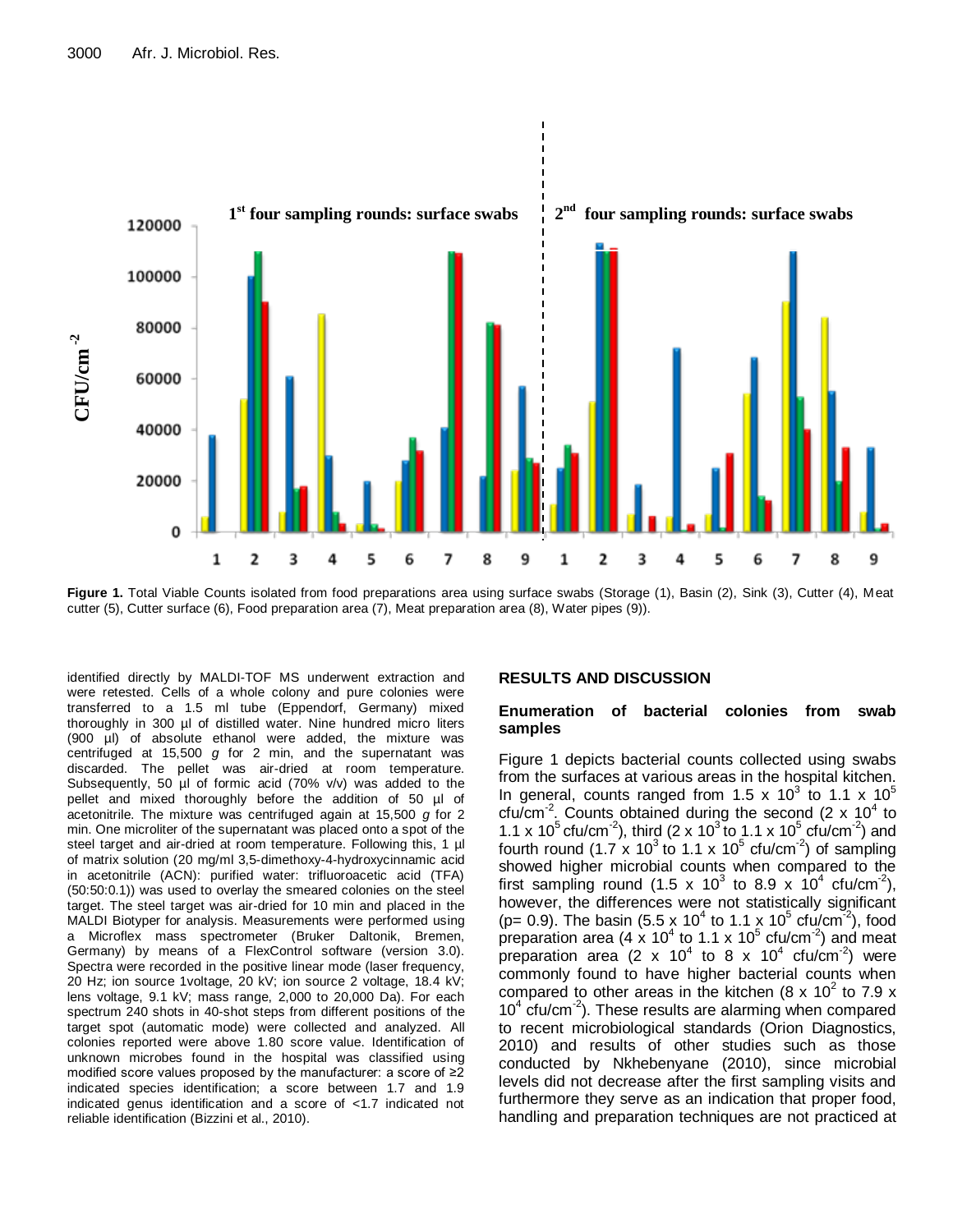

**Figure 2.** Figures A-H indicating structural defects and unhygienic conditions in the kitchen. A-Cracked floor tiles; B – Peeling paint from basin.

all times by food handlers. Lack of good hygiene practices by food handlers has been reported to influence microbial rates and could also place patients at risk of contracting food-borne illnesses, which may increase statistical rates of deaths (Askarian et al., 2004).

Apart from food handlers, other possible sources that might influence microbial loads on kitchen surfaces of the hospital are structural defects (Pastuszka et al., 2005). During sampling rounds, floors, walls and ceilings were found not to be free from visible dust, soot, holes and cracks (Figure 2). The presence of structural defects in the hospital kitchen might be attributable to the age of the building (the hospital was built in1892). According to hospital management, little or no maintenance was done to most of the areas within the hospital, thus making it a potentially hazardous area for food preparation as well as for occupational hygiene aspects. The challenge with structural defects is that they may serve as harboring places for microbial proliferation and may be difficult to clean, thus also increasing possible cross-contamination and the formation of biofilms.

# **Enumeration of fungal colonies from swab samples**

Fungi were also isolated in the food preparation areas of the hospital where counts ranged from 1 x 10<sup>3</sup> to 2.3 x 10<sup>5</sup> cfu/cm<sup>-2</sup>. Results obtained during the first, second and third rounds of sampling showed low microbial counts compared to the fourth rounds which was contrary to bacterial counts, nevertheless, the observed differences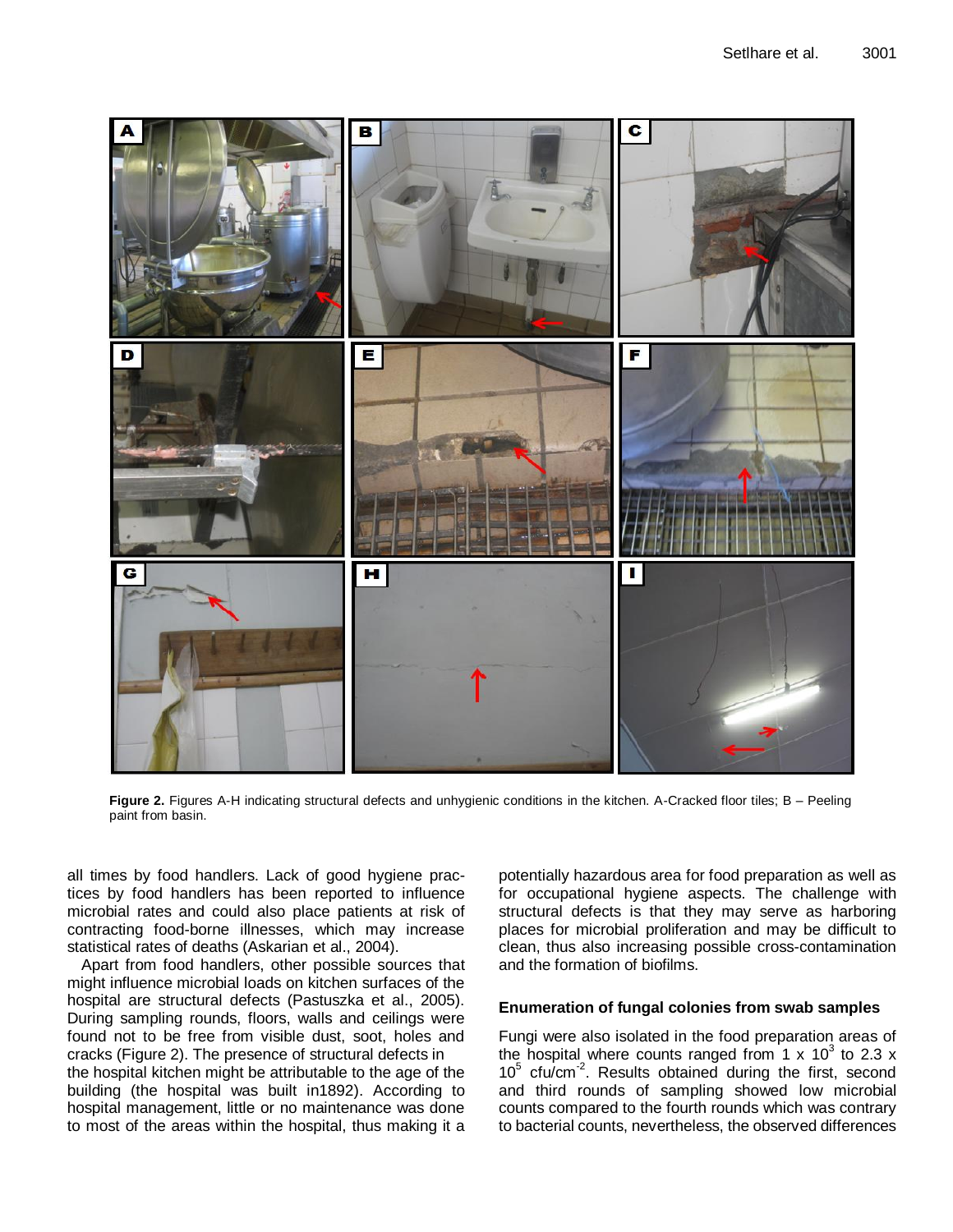

Figure 3. Average culturable fungal microorganisms isolated from food preparations area using surface swabs (Sink (1), Storage (2), Basin (3), Cutter (4), Meat cutter (5), Cutter surface (6), Food preparation area (7), Meat preparation area (8), Water pipes (9)).

for fungi were not statistically significant ( $p = 0.1$ ). In order to determine the exact relationships amongst various microbiota, Spearman's correlation coefficient and F-Test (two-tailed probability) was used to construct a correlation matrix and significant differences. Microbial counts in kitchen surfaces showed a correlation coefficient between bacteria and fungi to be  $r^2$  = -0.396 (first sampling rounds),  $r^2$  = -0.387 (second sampling rounds),  $r^2$  = 0.023 (third sampling rounds) and  $r^2$  = 0.684 (fourth sampling rounds) respectively. The first and second sampling rounds in the food preparation areas showed a negative correlation. Whereas a positive correlation was observed for the third and fourth sampling rounds.

The basin (6 x 10<sup>3</sup> to 1.5 x 10<sup>4</sup> cfu/cm<sup>-2</sup>), cutter (5 x 10<sup>3</sup> to 1 x 10<sup>4</sup> cfu/cm<sup>-2</sup>) and water pipes (1.2 x 10<sup>2</sup> to 1.4 x 10<sup>4</sup> cfu/cm<sup>-2</sup>) had the lowest microbial counts whereas the fourth rounds of the specified areas had the highest counts that ranged as follows: basin (1.6 x 10 $5$  cfu/cm<sup>-2</sup>), cutter (2.8 x 10<sup>4</sup> to 8 x 10<sup>4</sup> cfu/cm<sup>-2</sup>) and water pipes (4.5 x 10<sup>4</sup> to 2.4 x 10<sup>5</sup> cfu/cm<sup>-2</sup>).

Increased microbial loads during the fourth sampling rounds might have been influenced by the unhygienic status of the kitchen during these sampling rounds (Figure 3).

In comparison to other sampling rounds, working surfaces in the fourth sampling rounds were dirtier, water pipes were leaking on the floors and the kitchen sink had drainage problems. Fungal counts together with bacterial counts obtained in the present study were high  $(≤1.5 x)$ 10<sup>5</sup> cfu/cm<sup>-2</sup>) when compared to microbial counts in other studies:  $\leq 2 \times 10^2$  cfu/cm<sup>-2</sup> were recorded by Abu-Elteen et al. (2009) in healthcare settings; and  $\leq$  10 cfu/cm<sup>-2</sup> were recorded by Nkhebenyane (2010) in hospices. Nkhebenyane (2010) also reports that personnel, kitchen tables, utensils, dishcloths and sponges may serve as possible sources of possible contaminants especially in a health-care setting.

#### **Bacterial and fungal characterization**

The growth of unknown bacterial colonies from the kitchen surfaces were identified using API and the MALDI-TOF MS. In general, using the MALDI-TOF MS more bacterial species (25 species) could be identified than when the API technique (7 species) was used (Tables 1 and 2). Bacteria found on several kitchen surfaces example storage, basin, sink and water pipes were identi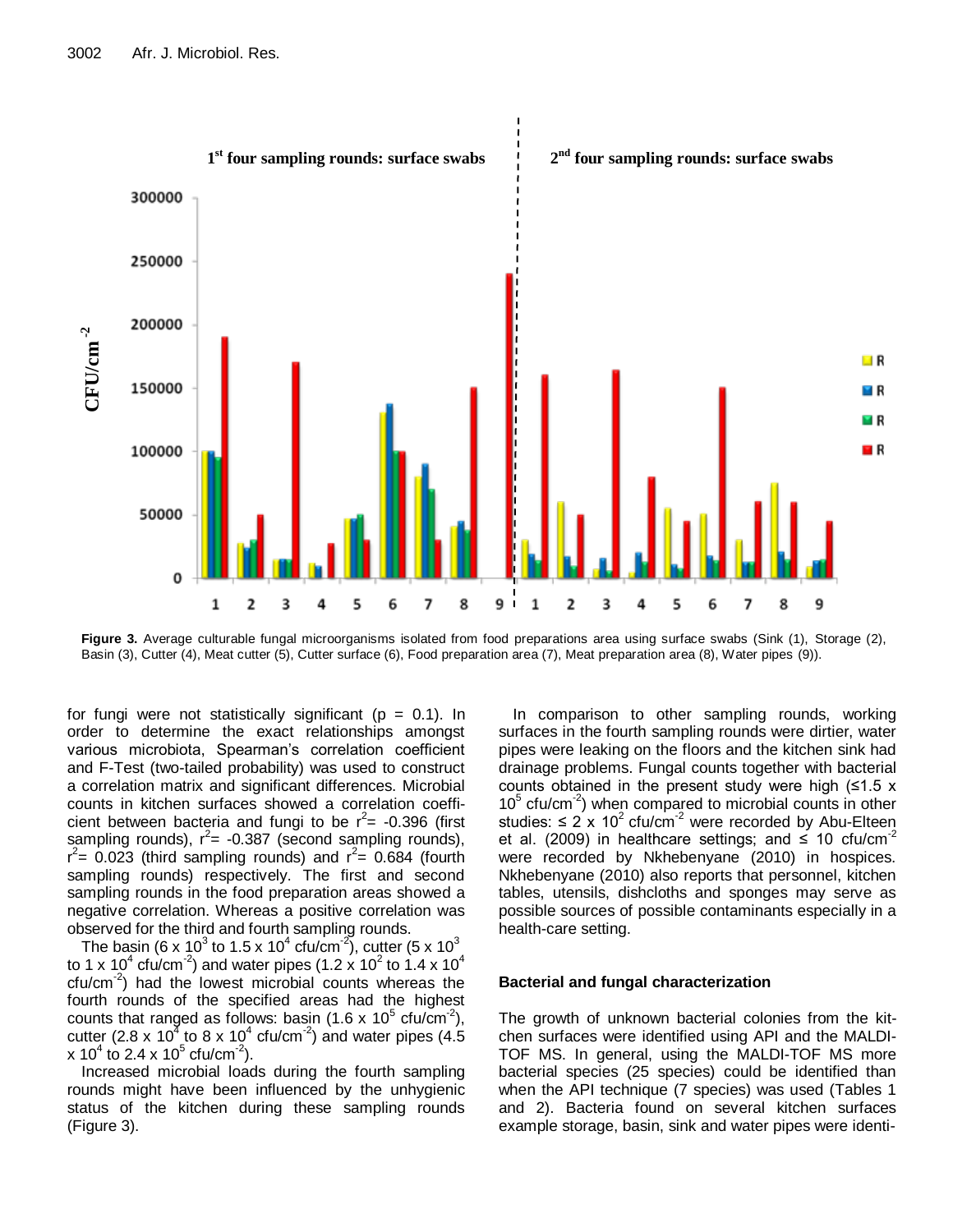**Table 1.** Gram-positive bacterial characterization: food preparation surfaces.

| Origin                      | <b>Species identified</b><br>using MALDI Biotyper                                                                                                                   | <b>Species identification</b><br>(Gram (+) bacteria)<br>using API | <b>Source</b>                                        | <b>Health effects</b>                                                                         | Reference                                                                                                |
|-----------------------------|---------------------------------------------------------------------------------------------------------------------------------------------------------------------|-------------------------------------------------------------------|------------------------------------------------------|-----------------------------------------------------------------------------------------------|----------------------------------------------------------------------------------------------------------|
| Storage                     | Bacillus pumilus DSM<br>1794 DSM<br><b>Bacillus</b><br>endophyticus<br>DSM 13796T DSM<br>Arthrobacter<br>oxydans<br><b>DSM 20119T DSM</b>                           | <b>Bacillus pumilus</b>                                           | Water,<br>soil<br>and air                            | Central venous catheter<br>infection<br>Causes severe irritation<br>to humans                 | Eschbach et<br>al.,<br>2003; Salzman and<br>Rubin, 1995                                                  |
| Basin                       | <b>Bacillus</b><br>megaterium<br>DSM 32T DSM<br><b>Bacillus</b><br>sonorensis<br>DSM 13779T DSM                                                                     | <b>Bacillus megaterium</b>                                        | Soil                                                 | Considered<br>non-<br>pathogenic<br>Food-borne illness                                        | and Ray<br>Ryan<br>2004; Kotiranta et<br>al., 2000                                                       |
| Meat cutter                 | Kocuria varians DSM<br>20033T DSM<br>Kocuria rhizophila DSM<br>11926T DSM<br>Kocuria rhizophila DSM<br>348 DSM                                                      | Micrococcus spp.                                                  | Soil,<br>dust.<br>water and air                      | <b>Brain abscess</b><br>Fever, acute pancreatitis,<br>blood stream infection                  | Stackebrandt et al.,<br>1995;<br><b>Breitkopf</b><br>et<br>al.,<br>2005;<br>Madigan<br>and Martinko 2005 |
| Cutter<br>surface           | Arthrobacter<br><b>DSM</b><br>nasiphocae<br>13988T DSM<br>Kocuria rhizophila DSM<br>46222 DSM<br>Kocuria rhizophila DSM<br>348 DSM                                  |                                                                   | Soil,<br>dust.<br>water and air                      | Causes severe irritation<br>to humans<br>Fever, acute pancreatitis,<br>blood stream infection | Stackebrandt et al.,<br>1995;<br>Madigan<br>and<br>Martinko 2005                                         |
| Sink                        | <b>Bacillus</b><br>mojavensis<br>DSM 9205T DSM<br>Bacillus subtilis<br><b>DSM</b><br>5552 DSM<br><b>Bacillus</b><br>subtilis<br><b>SSD</b><br>subtilis DSM 5660 DSM | <b>Bacillus subtilis</b>                                          | Soil                                                 | Food poisoning                                                                                | Ryan<br>Ray,<br>and<br>2004                                                                              |
| Water pipes                 | DSM<br>Bacillus<br>cereus<br>31T DSM                                                                                                                                | <b>Bacillus cereus</b>                                            | Soil                                                 | Food-borne<br>illness<br>causing severe nausea,<br>vomiting and diarrhea                      | Kotiranta<br>et<br>al.,<br>2000                                                                          |
| Meat<br>preparation<br>area | Micrococcus<br><b>DSM</b><br>caseolyticus<br>20597T DSM<br>Staphylococcus aureus<br><b>DSM 20609 DSM</b>                                                            | Micrococcus spp.                                                  | Soil<br>Exterior of a<br>human<br>ear<br>and animals | Has not been seen in<br>animal<br>human<br>or<br>infections Causes human<br>skin infections.  | Madigan<br>and<br>Martinko 2005                                                                          |

fied as *Bacillus* (Table 1). *Bacillus* is a spore-forming, Gram-positive, facultative anaerobic bacterium commonly associated with food poisoning in humans (Madigan and Martinko, 2005). In kitchen areas of the hospital studied, paper towels were recognized as possible source of *Bacillus* because of the presence of paper towels that were mainly used for drying hands and sometimes

covering food, and the use of possibly contaminated towels could lead to contamination of surfaces and food. Recent studies have implicated paper towels as possible sources of *Bacillus* (Gendron et al., 2012).

The presence of *Bacillus* strains in food preparation areas is of concern as these bacteria produce toxins that cause food poisoning (Gendron et al., 2012). At one point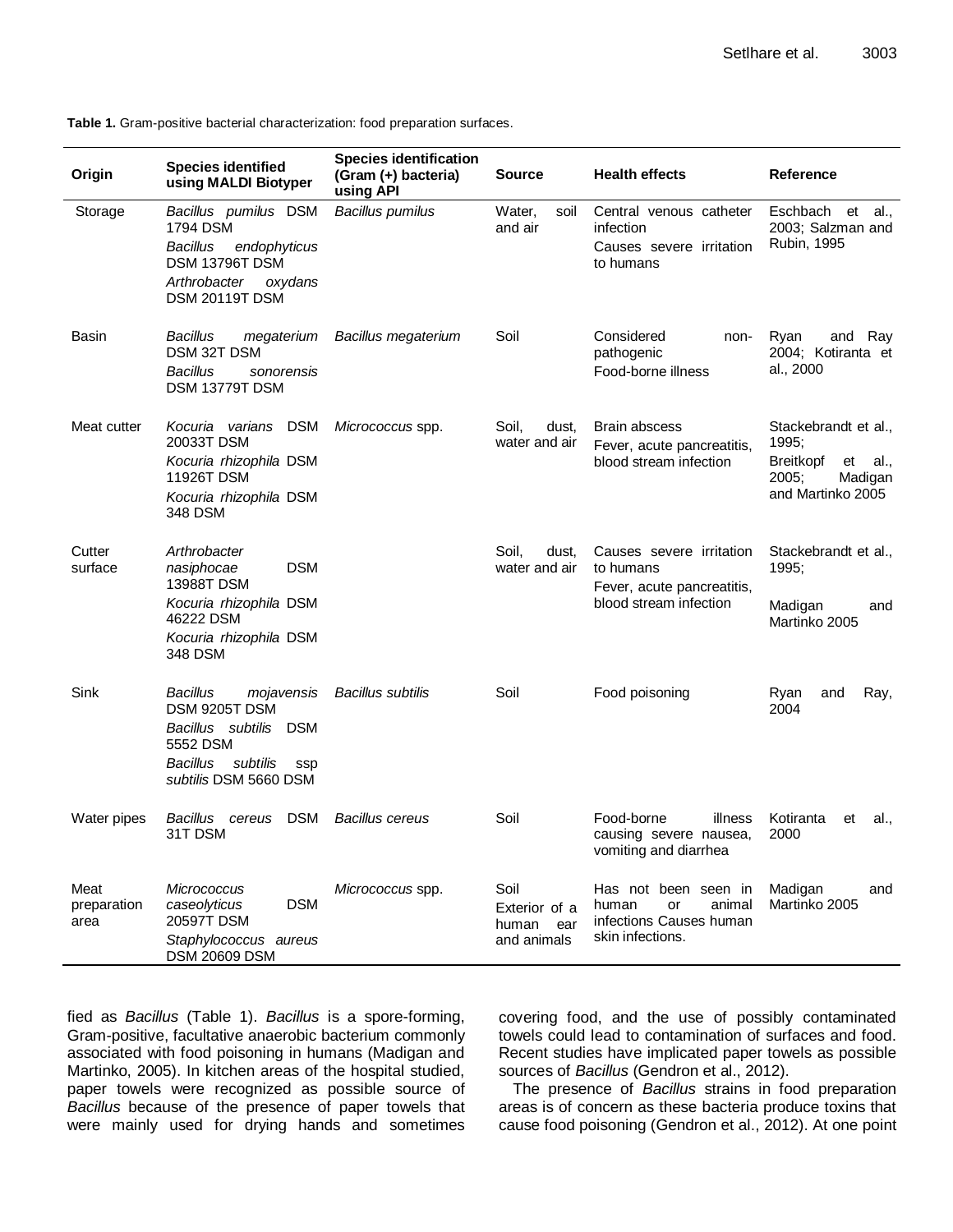| Origin                       | <b>Species identification</b><br>(Gram (-) bacteria)<br>using MALDI-TOF MS                                                                         | <b>Species identification</b><br>(Gram (-) bacteria)<br>using API | Source                                                 | <b>Health effects</b>                                                                                                                                                                         | <b>Reference</b>                                                                                     |
|------------------------------|----------------------------------------------------------------------------------------------------------------------------------------------------|-------------------------------------------------------------------|--------------------------------------------------------|-----------------------------------------------------------------------------------------------------------------------------------------------------------------------------------------------|------------------------------------------------------------------------------------------------------|
| Cutter                       | Enterobacter<br>cloacae<br>MB_8779_05 THL<br>Enterobacter<br>cloacae<br>MB11506_1 CHB<br>Enterobacter<br>cloacae<br>MB_5277_05 THL                 |                                                                   | Internal<br>vellowing<br>οf<br>Hawaii-grown<br>papayas | Urinary tract and respiratory<br>tract infections                                                                                                                                             | Nishijima,<br>1987;<br>Fraser, 2008                                                                  |
| Water<br>pipes               | Pseudomonas marginalis<br>DSM 13124T HAM<br>Pseudomonas koreensis<br>2 2 TUB                                                                       |                                                                   | Soil,<br>water,<br>tomato<br>plants<br>and<br>animals  | Causes disrupted physical<br>barriers to bacterial invasion<br>injuries,<br>(e.g.<br>burn<br>lines,<br>urinary<br>intravenous<br>catheters.<br>dialysis<br>catheters), neutropenia, etc.      | Smith<br>et<br>al.,<br>1988                                                                          |
| Food<br>preparat<br>ion area | Acinetobacter baumannii<br><b>B389 UFL</b><br>Acinetobacter baumannii<br>DSM30007T HAM<br>Stenotrophomonas<br>maltophilia DSM 50170T<br><b>HAM</b> | Acinetobacter baumannii                                           | Soil<br>and<br>plants                                  | Causes<br>nosocomial<br>pneumonia, skin and wound<br>infections, bacteremia, and<br>Cause<br>meningitis<br>οf<br>pneumonia,<br>urinary<br>tract<br>infection, or<br>blood stream<br>infection | Antunes et al.,<br>2011:<br>Gerischer,<br>2008; Berg et<br>1999;<br>al.,<br>Waters<br>et al.<br>2007 |

**Table 2.** Gram-negative bacteria characterization: Food preparation surfaces.

during observations, food handlers used paper towels to cover and wrap food which was a worrying practice as this could lead to food contamination by possibly contaminated towels.

However, future studies will have to be conducted to determine if paper towels are the source of *Bacillus* at this hospital. *Bacillus cereus* one of the species identified in the current study has been shown to be more harmful to people with weakened immune systems, like children and the elderly, and for patients who take medications that suppress their immune function (Gendron et al., 2012). Infection with the identified bacteria usually leads to symptoms such as diarrhea, vomiting, nausea, abdominal pains, etc., and additionally *Bacillus cereus* is also known to cause infections of the lungs, blood, eyes and nervous system (Klietmann and Ruoff, 2002; Gendron et al., 2012).

Supported by the literature, results from this study indicate that the most commonly isolated bacteria in the kitchen area could be distributed by the use of paper towels coming into contact with food handlers either by washing hands, covering and wrapping food. *Bacillus cereus* has been reported in food-borne illness cases that were acquired in hospitals (Al-Abri et al., 2011). Based on the results in this study, urgent steps have to be taken to eliminate the presence of *Bacillus* from food preparation areas in this hospital. Other studies have shown that the transmission of *B. cereus* may also result from contaminated foods as well as from improper handling or

storage and improper cooling of cooked foodstuffs since *Bacillus* spores are resistant to heat and can survive even recommended cooking temperatures (Klietmann and Ruoff, 2002).

When samples were collected in the kitchen storage area, the genus positively identified using the MALDI-TOF MS other than *Bacillus* was *Arthrobacter*. When the same colonies where subjected to analysis using the API technique, the technique generated inconclusive results (Table 1). *Arthrobacter* is a common genus of soil bacteria with all species being non-sporulating, Grampositive and obligate aerobes (Shen et al., 2009; Su et al., 2011).

These bacteria usually grow at the surface of smeared ripened cheese and cause skin infections as well as urinary tract infections. Even though *Arthrobacter* species have been isolated a few times from patients with immuno-deficiencies, their health implications on patients are reported not as severe as other microbes because most of their strains do not appear to be pathogenic (Mounier et al., 2006; Jerke et al., 2008).

On the kitchen meat cutter, cutter surface and meat preparation area*, Kocuria* a Gram-positive bacteria aerobic bacteria which are part of the human skin flora (Stackebrandt et al., 1995; Cocconcelli and Fontana 2008; Tsai et al. 2010), was the most predominant genus identified when using the MALDI-TOF MS. When the API technique was used, the same colonies where identified as*Micrococcus*spp.(Table1).*Kocuria*spp.werepreviously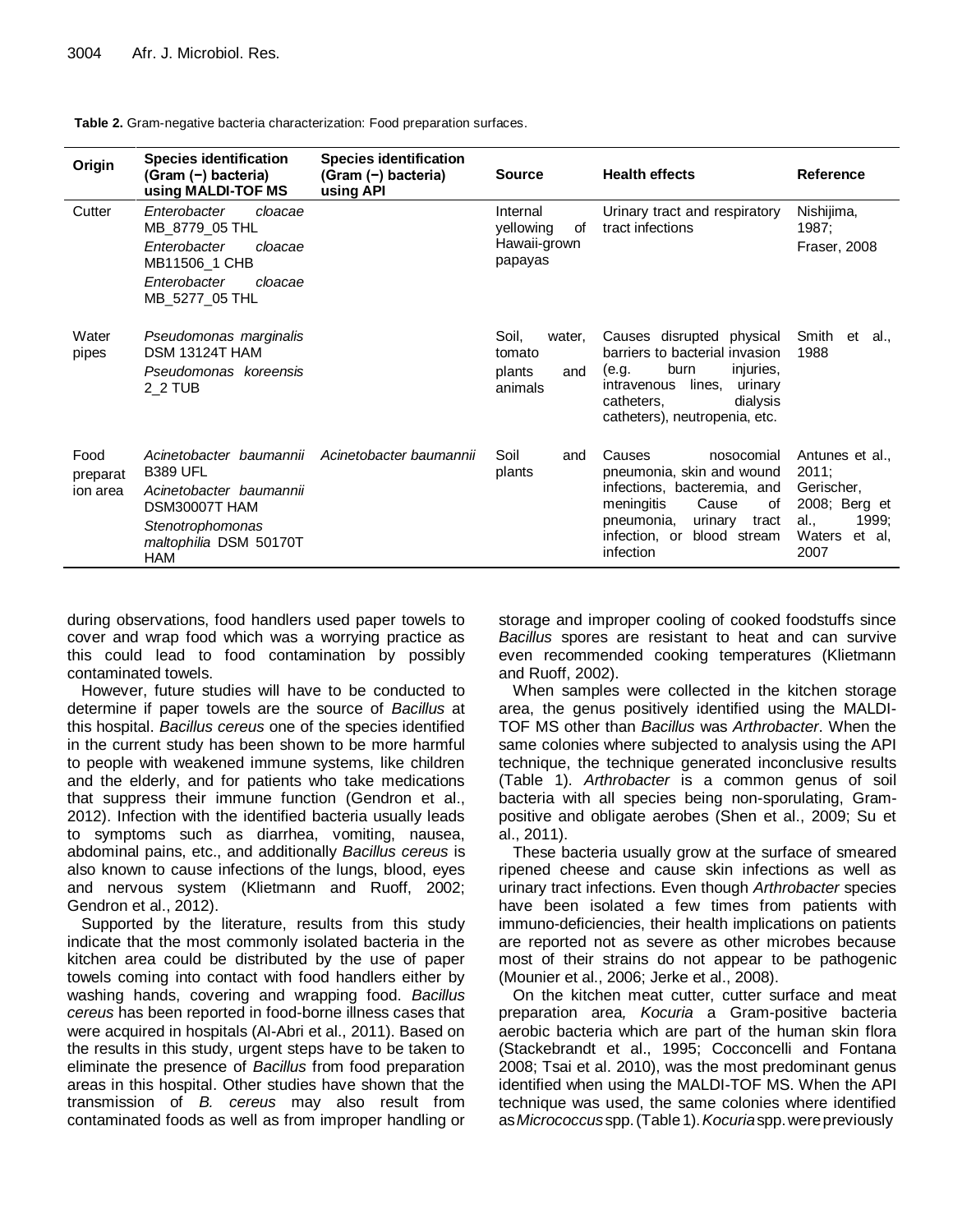classified under the genus *Micrococcus* however, reclassification based on phylogenetic and chemotaxonomic techniques have placed them in the genus *Kocuria* (Stackebrandt et al., 1995; Cocconcelli and Fontana, 2008; Tsai et al. 2010).

The current MALDI-TOF MS results obtained are in agreement with the results observed by Stackebrandt and co-workers (1995), an indication that the MALDI-TOF MS is a rapid sensitive technique for microbial identification when compared to API. One of the species identified in the current study was *K. varians* which is known to occur in meat; these species are mainly used as starter cultures in meat fermentations for the conversion of nitrate into nitrite and frequently added to develop a stronger red color of meats (Cocconcelli and Fontana 2008). However, its presence on kitchen surfaces at hospitals is worrying because *K. varians* is an opportunistic pathogen especially in those with compromised immune systems (Tsai et al., 2010).

By means of the MALDI-TOF MS, *Staphylococcus aureus* and *Micrococcus caseolyticus* were identified on the kitchen meat preparation area (Table 1). When the API technique was used, a *Micrococcus* species could be identified from colonies isolated on this surface (Table 1). The presence of both bacterial species especially *S. aureus* found in the kitchen area highlights the need for providing food handlers with educational training in respect to proper hygiene practices since humans are possible sources of both bacteria. Improper food hygiene practices are worrying as *S. aureus* causes food poisoning with common severe symptoms such as headaches, muscle cramping, and transient changes in blood pressure and pulse rate (Madigan and Martinko, 2005; Crago et al., 2012). Furthermore, the presence of *S. aureus* in healthcare settings is a cause for concern due to the existence of antibiotic resistant strains that have been reported in other studies (Crago et al., 2012). On the kitchenfood preparation area, *Acinetobacter baumannii* was identified using both identification techniques, this species originates from the soil (Table 2). Additionally, *Stenotrophomonas maltophilia* could be identified on this surface when using only the MALDI Biotyper (Table 2). *Acinetobacter baumannii* is mostly recognized as a major source of severe, life-threatening infections in compromised patients in the health care settings (Charnot-Katsikas et al., 2009). The survival of *Acinetobacter baumannii* in hospital environments is due to their reported ability to survive on various surfaces (both dry and moist). In previous studies, *Acinetobacter* strains were isolated from foodstuffs, medical equipment and healthy human skin. Moreover, *Acinetobacter* colonies were reported to be found on an everyday kitchen sponge also used in the hospital kitchen (Gerischer, 2008; Antunes et al., 2011). The presence of this bacterium on the sponge could have serious implications in health care settings since *Acinetobacter* has been characterized as a life - threatening bacterium that causes

meningitis, bacteremia, skin and wound infections to patients (Gerischer, 2008; Antunes et al., 2011).

Gram negative bacteria isolated from the surface of the kitchen cutter and identified using the MALDI Biotyper included *Enterobacter cloacae*, when the API test was conducted on the same colonies inconclusive results were obtained (Table 2). *Enterobacter cloacae* are known as hospital acquired opportunistic pathogens found on human skin, fruits, vegetables and some dairy products (van Karin and Nelson, 2000; Fraser, 2008). The bacterium can also be contracted as a result of cross-contamination, for example, bacterial transfer from one food item to another food item by means of unwashed cutting boards (example kitchen cutter) or even unwashed hands of food handlers. Several symptoms of *Enterobacter* infections include bacteremia, lower respiratory tract infections, skin infections, soft tissue infections, urinary tract infections, UTI, endocarditis, etc. (van Karin and Nelson, 2000; Fraser, 2008). Results from this study indicate that an unwashed kitchen cutter (Figure 2d) was used or food handlers did not practice proper food hygiene during food preparation.

In the kitchen preparation area and water pipes, the bacteria most identified by means of the MALDI Biotyper were species from the genus *Pseudomonas*, with species *P. koreensis* and *P. marginalis*. The presence of *Pseudomonas* identified in the kitchen water pipes could be from splashes of contaminated water, since studies (Doring et al., 1996; Bendiak and Ratjen, 2009) have reported that *Pseudomonas* species form reservoirs of contamination in sink waste pipes which can be sources of nosocomial infection when splashes of contaminated water come into contact with human hands (Doring et al., 1996; Bendiak and Ratjen, 2009). Food preparation areas play a significant role in the health of patients because health-acquired infectious diseases can be caused either by food handlers or from microbial surface contaminants.

Results from the current study have indicated the vital role food preparation areas play in patient safety, and the study has shown that insufficiently cleaned surfaces and the presence of opportunist microorganisms can place patients at high risk of contracting a food-borne illness. More effort has to be put in by hospital management to control surface contamination: training for proper cleaning must be introduced and the levels of airborne contaminants which could settle on surfaces must be monitored and reduced.

Fungi were also present on kitchen surfaces at the studied hospital. The presence of fungi in the food preparation area is of concern since hospitals accommodate people with compromised immune systems who are particularly susceptible to diseases caused by fungi such as *Candida albicans* (Hidalgo, 2008). During the course of this study, the most common fungi identified using both identification techniques were *Candida* species (Table 3) except the kitchen food preparation area and kitchen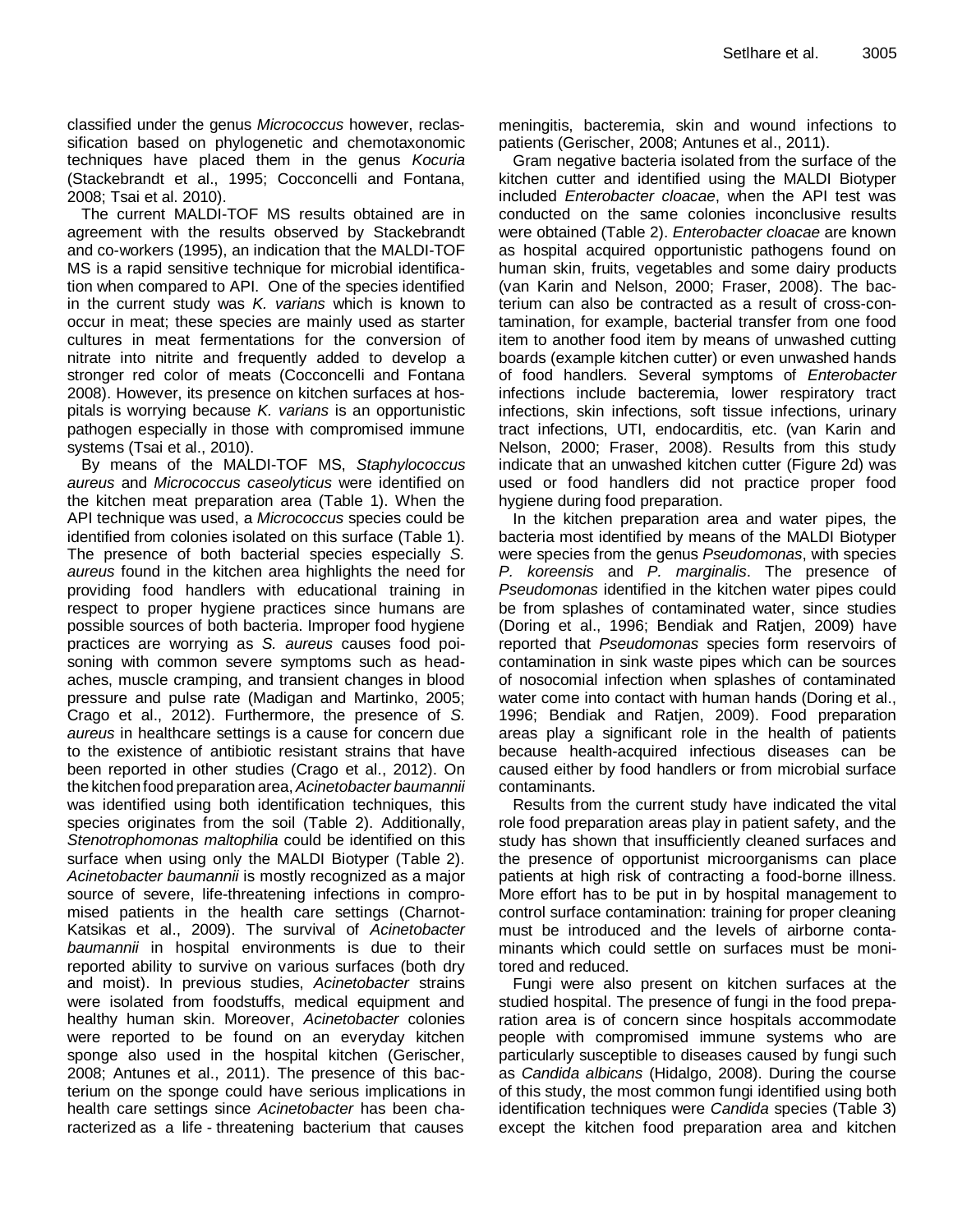## **Table 3.** Fungal characterization: kitchen.

| Origin                      | Species identification using<br><b>MALDI-TOF MS</b>                                                                                                                                                                                                                                                     | <b>Species identification</b><br>using API | <b>Source</b>                                                                                                                                    | <b>Health effects</b>                                                                                                                                                                  | Reference                                      |
|-----------------------------|---------------------------------------------------------------------------------------------------------------------------------------------------------------------------------------------------------------------------------------------------------------------------------------------------------|--------------------------------------------|--------------------------------------------------------------------------------------------------------------------------------------------------|----------------------------------------------------------------------------------------------------------------------------------------------------------------------------------------|------------------------------------------------|
| Storage                     | Candida<br>krusei<br>[anamorph]<br>orientalis<br>(Issatchenkia<br>[teleomorph]) ATCC 14243 THL<br>Candida<br>kefyr<br>[anamorph]<br>(Kluyveromyces marxianus ssp.<br>marxianus [ teleomorph ]) CBS<br>834 CBS                                                                                           | Candida spp.                               | Plants<br>and<br>warm<br>body<br>moist<br>areas.<br>Isolated from cheese<br>and dairy products.<br>Clinically from nails<br>and lung infections. | Candidiasis yeast<br>infection,<br>vaginal<br>infections,<br>yeast<br>skin<br>thrush,<br>and<br>diaper rash,<br>and<br>nail bed infections.<br><b>Diseases</b><br>are<br>diabetes, etc | Kreger-Van<br>Rij,<br>1984;<br>Rippon,<br>1988 |
| Basin                       | Aureobasidium pullulans 15346<br>CBS<br>Candida spp. DSM 1247 DSM                                                                                                                                                                                                                                       | Candida spp.                               | Plant<br>debris,<br>soil,<br>wood.<br>textiles,<br>and<br>indoor<br>air<br>environment                                                           | Causes<br>pneumonia,<br>keratomycosis,<br>peritonitis, etc                                                                                                                             | Pritchard<br>and<br>Muir,<br>1987              |
| Meat cutter                 | Candida<br>valida<br>[anamorph]<br>(Pichia<br>membranifaciens[teleomorph])<br><b>10 LBK</b><br>Candida<br>krusei<br>[anamorph]<br>(Issatchenkia<br>orientalis<br>[teleomorph]) ATCC 14243 THL<br>Candida lambica [anamorph]<br>(Pichia<br>fermentans<br>SSP.<br>fermentans [teleomorph]) CBS<br>603 CBS | Candida spp.                               | Soil<br>Cheese<br>and<br>dairy<br>products.<br>Clinically<br>from nails and lung<br>infections                                                   | Candidiasis<br>Candidiasis<br>Bloodstream<br>infections, etc.                                                                                                                          | Kreger-Van<br>1984;<br>Rij,<br>Rippon,<br>1988 |
| Cutter                      | Candida<br>utilis<br>[anamorph]<br>(Pichia jandinii<br>[teleomorph])<br><b>DSM 2361 DSM</b><br>Candida<br>utilis<br>[anamorph]<br>(Pichia jandinii<br>[teleomorph])<br><b>DSM 70167 DSM</b>                                                                                                             | Candida spp.                               | Wood,<br>paper<br>pulp,<br>litter<br>leaf<br>and<br>substrates<br>that<br>are<br>rich in cellulose                                               | Causes fungemia,<br>pancreatitis,<br>fever<br>and<br>bleeding<br>problems                                                                                                              | Alsina et al.,<br>1988                         |
| Cutter<br>surface           | Candida<br>utilis<br>[anamorph]<br>(Pichia jandinii<br>[teleomorph])<br><b>DSM 70167 DSM</b>                                                                                                                                                                                                            | Candida spp.                               | pulp,<br>Wood,<br>paper<br>litter<br>leaf<br>and<br>substrates that<br>are<br>rich in cellulose                                                  | Causes fungemia,<br>pancreatitis                                                                                                                                                       | Alsina et al.,<br>1988                         |
| Sink                        | Candida<br>kefyr<br>[anamorph]<br>(Kluyveromyces marxianus ssp.<br>marxianus [ teleomorph ]) CBS<br>834 CBS                                                                                                                                                                                             |                                            | Isolated from cheese<br>and dairy products.<br>Clinically from nails<br>and lung infections                                                      | Causes candidiasis                                                                                                                                                                     | Kreger-Van<br>Rij,<br>1984;<br>Rippon,<br>1988 |
| Water pipes                 | Candida<br>kefyr<br>[anamorph]<br>(Kluyveromyces marxianus ssp.<br><i>marxianus</i> [ teleomorph ]) CBS<br>834 CBS                                                                                                                                                                                      |                                            | Isolated from cheese<br>and dairy products.                                                                                                      | Causes candidiasis                                                                                                                                                                     | Kreger-Van<br>1984;<br>Rij,<br>Rippon,<br>1988 |
| Food<br>preparation<br>area | Aureobasidium pullulans 12235<br><b>CBS</b>                                                                                                                                                                                                                                                             |                                            | Plant<br>debris,<br>soil,<br>textiles,<br>wood,<br>and<br>indoor<br>air<br>environment                                                           | Causes<br>pneumonia,<br>keratomycosis, etc.                                                                                                                                            | Chi et al.,<br>2009                            |
| Meat<br>preparation<br>area | Aureobasidium pullulans 12235<br>CBS                                                                                                                                                                                                                                                                    |                                            | Plant<br>debris,<br>soil,<br>wood,<br>textiles.<br>and<br>indoor<br>air<br>environment                                                           | Causes<br>pneumonia,<br>keratomycosis,<br>etc.                                                                                                                                         | Pritchard<br>and<br>Muir, 1987                 |

Spp. – Species; Anamorph – the asexual reproductive stage of a fungus; Teleomorph – the sexual reproductive stage of a fungus.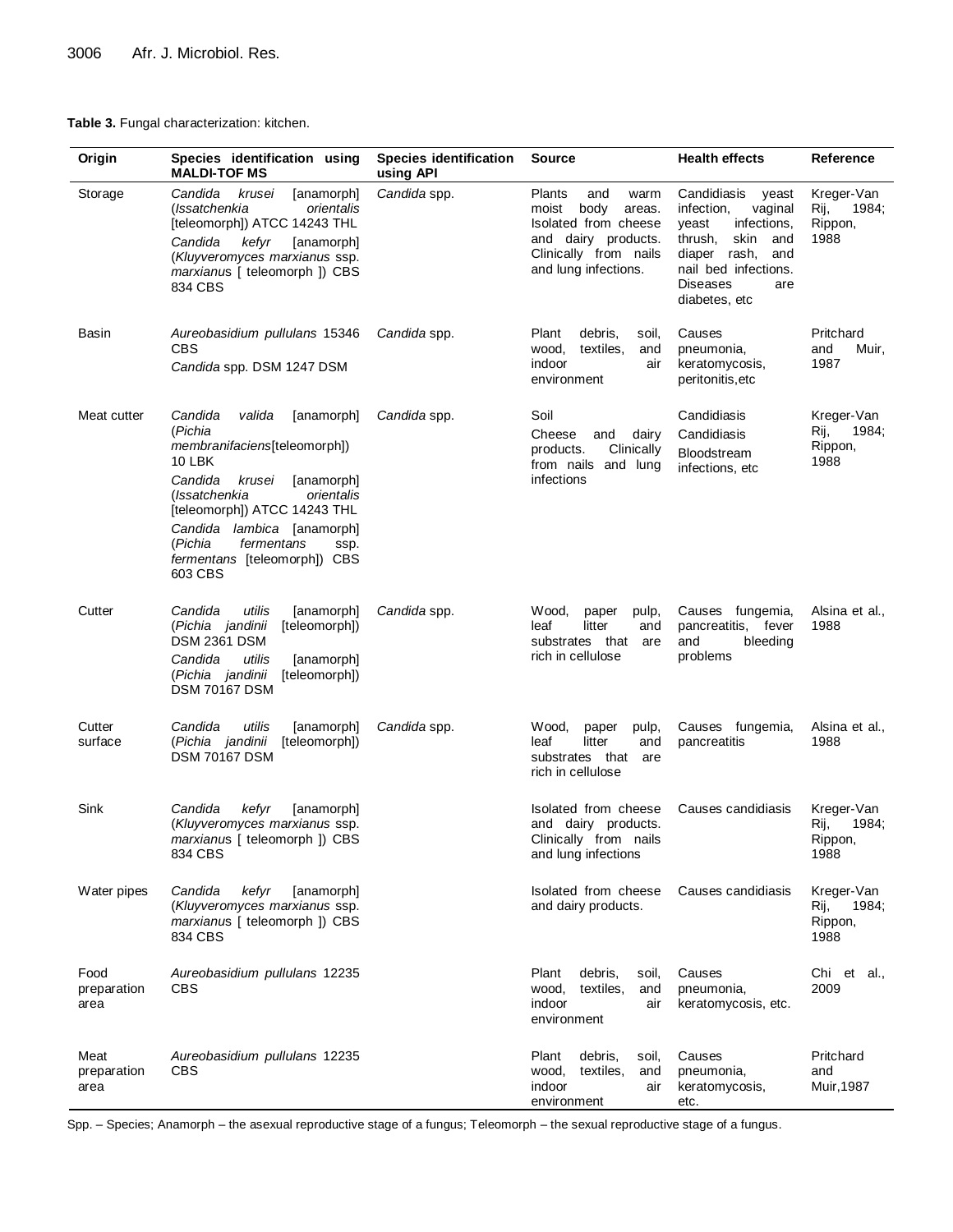meat preparation area where *Aureobasidium pullulans* was isolated and identified using the MALDI Biotyper (Table 3).

*C*. *albicans* is commensal in humans and forms part of the human gut flora. It has the ability to live in the environment outside the human body as well as on inanimate objects such as on food, clothing, countertops, floors, and in air-conditioning vents by forming biofilms (Hidalgo, 2008). Isolation of antifungal resistant strains such as *C. krusei* (Achkar and Fries, 2010) was one of the noted concerns in the current study.

*Aureobasidium pullulans* is a yeast-like fungus found mostly in the soil, water, air and on limestone causing infectious diseases such as pneumonia, keratomycosis, pulmonary mycosis with sepsis eumycotic dermatitis and peritonitis to patients (Chi et al., 2009). From the results, it could be concluded that *Candida* species identified at the studied hospital kitchen may be transmitted through contaminated surfaces by food handlers. Other sources of contamination could be clothing, the floors and airconditioning vents.

Therefore, air quality and proper hygiene practices are two areas that need constant monitoring and should not to be overlooked in order to prevent settling of microorganisms on food preparation surfaces in the hospital kitchen.

# **CONCLUSIONS**

The findings of this study indicate that the MALDI-TOF MS can be used as a rapid and reliable method for the identification and characterization of surface microorganisms when compared to the API technique. In other instances the MALDI-TOF MS produced results that were comparable with results obtained using molecular methods as reported in other studies (Stackebrandt et al., 1995). Even though known HAI associated microorganisms were not isolated in the current study, the isolation and identification of other opportunistic pathogens from kitchen surfaces was a matter of concern.

Furthermore, the current results indicate the possible role food preparation surfaces could play in the transmission of health-care associated foodborne pathogens. On the kitchen meat preparation area, *Staphylococcus aureus* was identified and numerous studies strongly report that surface contamination plays a key role in the transmission of methicillin-resistant*Staphylococcus aureus* (Weber et al., 2010).

Moreover, in the kitchen sink and kitchen food preparation area, *Acinetobacter* species were found. Recent evidence suggests that again surface contamination could be the source of nosocomial transmission of *Acinetobacter* spp. since this pathogen has the ability to survive on both dry surfaces and in water (kitchen sinks) for prolonged periods of time (Gerischer, 2008; Weber et al., 2010; Antunes et al., 2011).

Observations made during sampling rounds also caused concern, since many kitchen surfaces were not adequately cleaned and paper towels that have been reported as possible sources of *Bacillus* were used to cover leftover food.

Therefore, in order to reduce surface contamination, improved cleaning and disinfection of all kitchen surfaces is recommended in order to ensure proper food hygiene and safety.

In addition, stringent surveillance and monitoring of the kitchen especially surfaces is also recommended to ensure the minimal contamination of food products prepared for patients. Educational training of food handlers is proposed to limit possible health-care-associated foodborne disease outbreaks.

## **ACKNOWLEDGEMENTS**

The authors would like to thank Innovation Fund (CUT, FS) & Unit of Applied Food Science and Biotechnology and National Research Foundation (NRF) for financial support to carry out this study. Additionally, the authors would also like to thank the medical directors of the studied hospital for their excellent support and cooperation.

#### **REFERENCES**

- Abu-Alteen KH, Awadallah SM, Elkarmi AZ (2009). Antibiotic resistance of bacterial isolates from urine specimens in Amman. Jordan Med. J. 34(2): 117-122.
- Achkar JM, Fries BC (2010). *Candida* infections of the genitourinary tract. Clin. Microbiol. Rev. 23(2): 253-273.
- Al-Abri SS, Al-Jardani AK, Al-Hosni MS, Kurup PJ, Al-Busaidi S, Beeching NJ (2011).A hospital-acquired outbreak of *Bacillus cereus* gastroenteritis, Oman J. Infect. Public Health. 4: 180-186.
- Alsina A, Mason M, Uphoff RA, Riggsby WS, Becker JM, Murphy D (1988). Catheter associated *Candida utilis* fungemia in a patient with acquired immunodeficiency syndrome: species verification with a molecular probe*.* J. Clin. Microbiol*.* 26(4): 621-624.
- Askarian M, Kabir G, Aminbaig M, Memish ZA, and Jafari P (2004). Knowledge, attitudes, and practices of food service staff regarding food hygiene in Shiraz, Iran J. Health Popul. Nutr. 25(1): 16-20.
- Andargie G, Kassu A, Moges F, Tiruneh M, Huruy K (2008). Prevalence of bacteria and intestinal parasites among food-handlers in Gondar town, northwest Ethiopia. J. Health Popul. Nutr. 26: 451-455.
- Antunes LC, Imperi F, Carattoli A, Visca P (2011). Deciphering the Multifactorial Nature of Acinetobacter baumannii Pathogenicity. PLoS One. 6(8): 22674.
- Bendiak GN, Ratjen F (2009). The approach to *Pseudomonas aeruginosa* in cystic fibrosis. Sem. Resp. Crit. Care. Med. 30(5): 587- 95.
- Berg G, Roskot N, Smalla K (1999). Genotypic and phenotypic relationships between clinical and environmental isolates of *Stenotrophomas maltophilia*. J. Clin. Microbiol. 37(11): 359-600.
- Bizzini A, Durussel C, Bille J, Greub G, Prod'hom G (2010). Performance of Matrix-Assisted Laser Desorption Ionisation-Time of flight Mass Spectrometry for identification of bacterial strains routinely isolated in a clinical microbiology laboratory. J. Clin. Microbiol. 48(5): 1549-1554.
- Centers for Disease Control and Prevention (CDC) (2011). Food-borne infections. Available online at: [www.cdc.gov/foodborneburden/2011](http://www.cdc.gov/foodborneburden/2011-foodborne-estimates.html.%20Accessed%20on%2015) [foodborne-estimates.html. Accessed on 15](http://www.cdc.gov/foodborneburden/2011-foodborne-estimates.html.%20Accessed%20on%2015) December 2012.
- Charnot-Katsikas A, Dorafshar AH, Aycock JK, David MZ, Weber SG, Frank KM (2009). Two cases of necrotizing fasciitis due to